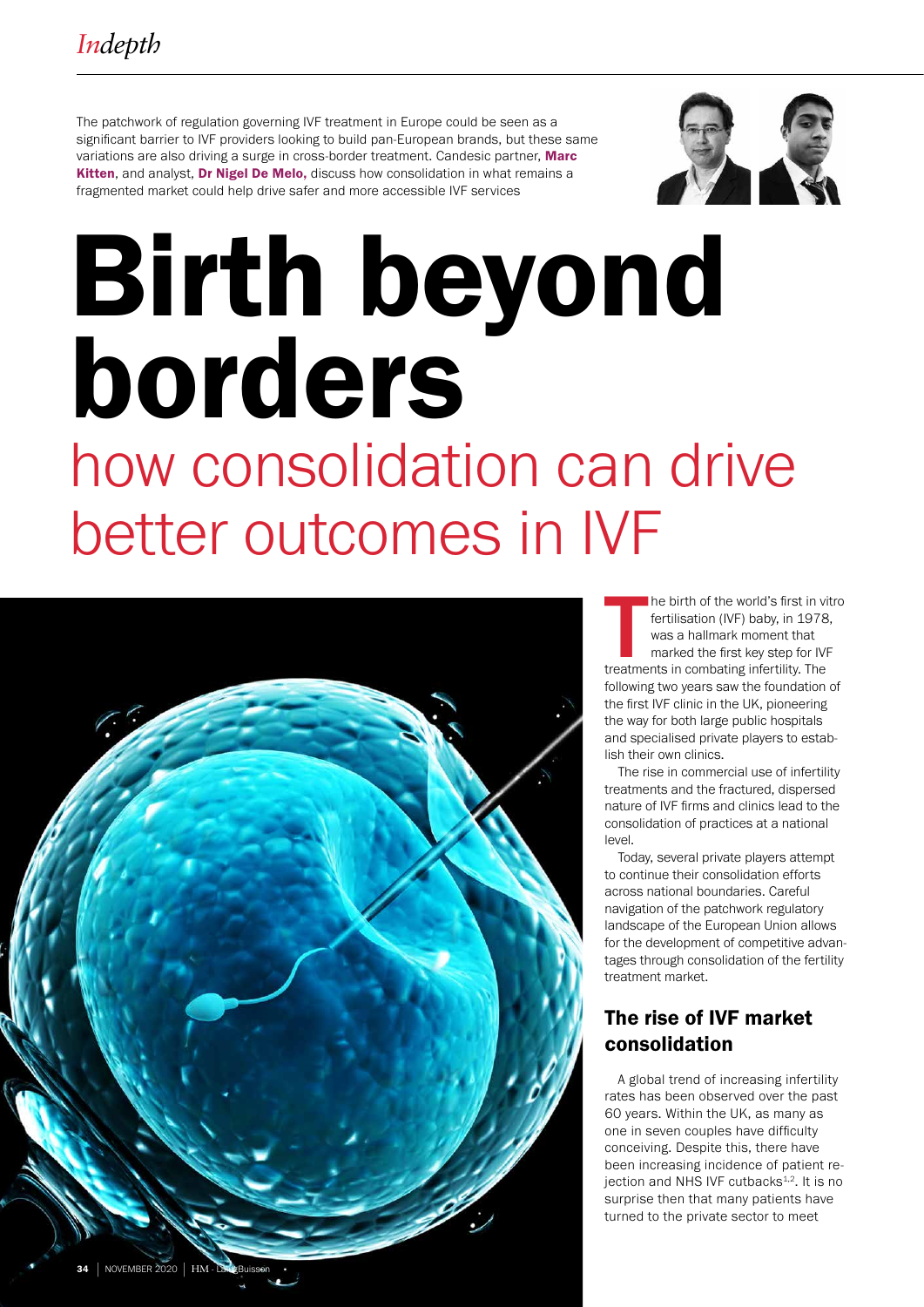#### FIGURE ONE

#### THE SURGE IN DEMAND FOR IVF HAS BEEN TACKLED BY PRIVATE PRACTICES, WITH THE DEVELOPMENT OF REGIONAL AND NATIONAL FERTILITY CHAINS IN THE UK



SOURCE HFEA (2018 DATA); CANDESIC RESEARCH AND ANALYSIS

their treatment needs.

Figure One highlights the distribution of fertility practices between the NHS, research, and private sectors in the UK, illustrating the surge in demand that is being tackled by private practices, with the development of regional and national fertility chains.

The global IVF market was valued at \$18.3bn in 2019 with an estimated CAGR of 9.5% until 2027<sup>3</sup>. Market growth coupled with the spread and distribution of individual private practices at a national level makes a tempting opportunity for consolidation.

Companies such as Care Fertility in the UK have attempted to capitalise on this growing market through the development and acquisition of 21 clinics around the UK. On a larger scale, the merger of The Valencian Infertility Institute (IVI) and Reproductive Medicine Associates of New Jersey (RMANJ) in 2017 saw the rise of IVI-RMA Global, now one of the biggest providers of infertility treatments globally.

Though the majority of its clinics are located in Spain, IVI-RMA Global has expanded to clinics in the UK, Italy and Portugal among others.

The lack of companies operating beyond national scale is likely due to the inconsistency in IVF regulation across the EU.

However, the few companies like Vivaneo and Eugin beginning to consolidate

across borders suggests there are as of yet untouched competitive advantages

REGULATION ACROSS BORDERS HAS FAR REACHING IMPACTS ON IVF PRACTICES, PATIENTS, AND CONSOLIDATORS, PARTICULARIY THOSE ATTEMPTING TO OPERATE OUTSIDE OF A NATIONAL SCALE

to operating in multiple locations and not just on a national level.

## Navigating the EU regulatory landscape

Astute players will no doubt be aware of the lack of overarching regulation regarding IVF treatments across the EU. Countries within the EU are largely free to enact national legislation that regulates IVF treatment within their borders. A resulting consequence of this lack of overarching legislation is a patchwork in IVF laws leading to key legal differences that shape the landscape of IVF treatment in Europe.

The difference in regulation across borders has far reaching impacts on IVF practices, patients, and consolidators, particularly those attempting to operate outside of a national scale.

Such regulatory variation impacts multiple levels of the industry such as: i) patient eligibility due to age and health, ii) constraints on cell donations, use and banking, iii) procedure and donation reimbursement and iv) limits to pre-implantation genetic testing (PGT). It can be argued that the location of treatment allows patients to select the most convenient jurisdiction depending on their circumstances.

As an example, patient eligibility is one of the key variations across the EU. Age restriction and marital status/orientation are typically the two largest criteria in determining a patient's legal eligibility. Countries such as the UK, Sweden and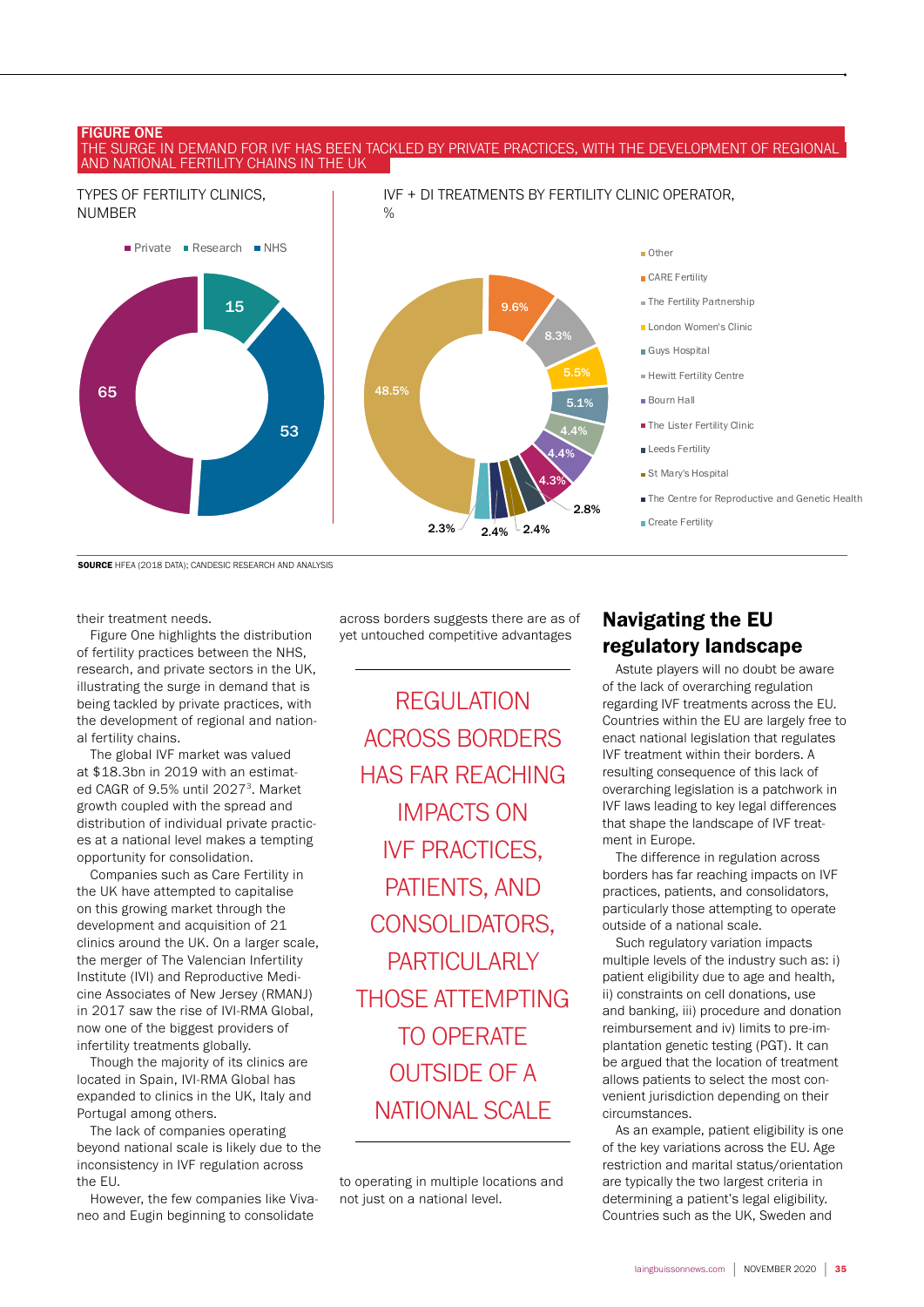## FIGURE TWO

VARIATION IN CRITERIA MAKES IT DIFFICULT FOR THOSE SUFFERING FROM INFERTILITY ISSUES TO IDENTIFY AND ACCESS TREATMENTS THAT ARE AVAILABLE TO THEM

AT | BG | DE | EE | ES | FR | HR | HU | IT | LT | LU | LV | MT | NL | NO | PT | SE | SI | SK Minimum and maximum age for donation □ □ □ □ □ □ □ □ □ □ □ Non-partner donation is not allowed □ □ □ | | | | □ □□ □ |□ |□ Number of donations in lifetime □ □ □ □ □ Number of children born before the first donation □ □ □ □ Number of<br>inseminations inseminations □ □ □ Donor residence<sup>1</sup> □ □ Other restrictions □ □ □ □ □ □ □ □

TYPES OF RESTRICTIONS FOR NON-PARTNER EGG DONATIONS IN THE EU

NOTE 1 E.G. DONORS WITH RESIDENCE IN ANOTHER MEMBER STATE OR THIRD COUNTRY ARE EXCLUDED

SOURCES EUROPEAN COMMISSION REPORT (2016) ON THE IMPLEMENTATION OF THE PRINCIPLE VOLUNTARY AND UNPAID DONATION FOR HUMAN TISSUES AND CELLS

Germany have no upper age restriction on IVF treatments while stricter countries such as Portugal and Greece have an upper limit of 50 years<sup>4</sup>.

Rarely, 'normal reproductive age' is used as a guideline wherein the staff on site determine the patient's eligibility. Coupled with age criteria are restrictions on marital status and orientation. Legal restrictions are placed on the availability of IVF to single women and same sex couples in 32 countries which further restrict the accessibility of IVF.

Such restrictions have led to a surge of fertility tourism due to either lack of options or legal rejection of treatment.

Concomitant to patient eligibility are procurement and utilisation restrictions on cell sources. Sperm and egg donations are permitted in 41 and 38 EU countries respectively, while simultaneous egg and sperm or embryo donations are slightly more restrictive<sup>4</sup>.

Age restriction, number of donations, recipients per donation and number of children also vary on a country by country basis.

Figure Two highlights the variation in laws regarding the types of restriction on non-partner egg donations across

the EU. Naturally, such variation in criteria can make it difficult for those

THE LACK OF **COMPANIES OPFRATING** BEYOND NATIONAL SCALE IS LIKELY DUE TO THE INCONSISTENCY IN IVF REGULATION ACROSS THE EU

suffering from infertility issues to not only identify, but access treatments that are available to them.

Perhaps surprisingly, a significant number of countries across the EU have opted to provide compensation for egg donation. However, a breakdown of the compensations provided reveals an interesting divide.

The majority of compensations are reimbursement costs linked to travel and loss of earnings. A handful of countries such as Spain provide lump sum donor compensation of ~€950. These compensations likely play a large role in the historical differences in egg donor availability compared to countries, such as France, where compensation is forbidden.

While many of these restrictions are prohibitive, savvy navigation of regulatory regions and data analysis will reveal the impetus behind the expansion of companies such as Eugin and IVI-RMA Global

## Building a competitive advantage across the EU

Consolidation of individual practices allows for leveraging cost synergies such as sharing of technology, equipment,